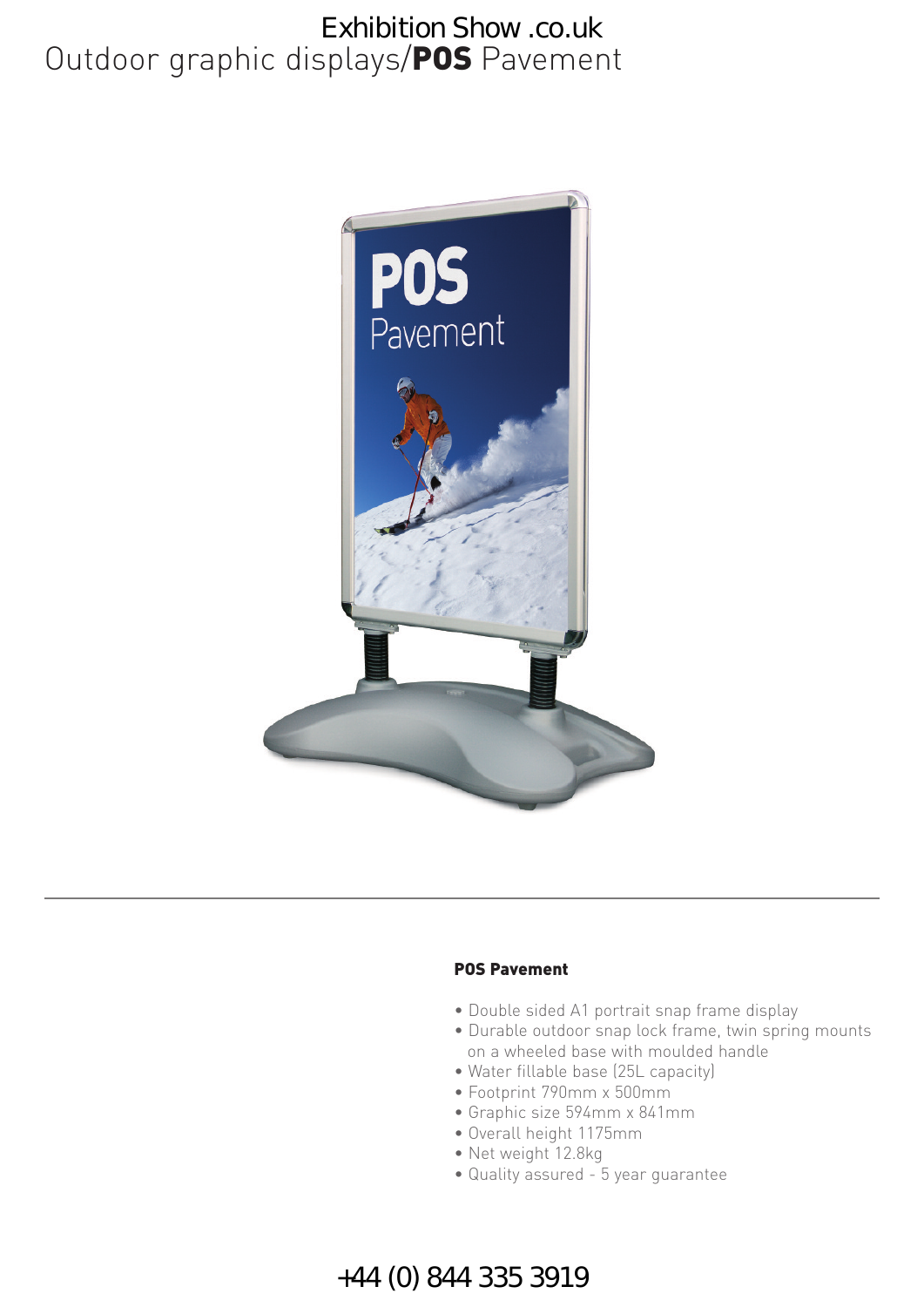## **POS** Pavement Graphic Specification



Finished print size 841mmH x 594mmW





841mm

+44 (0) 844 335 3919